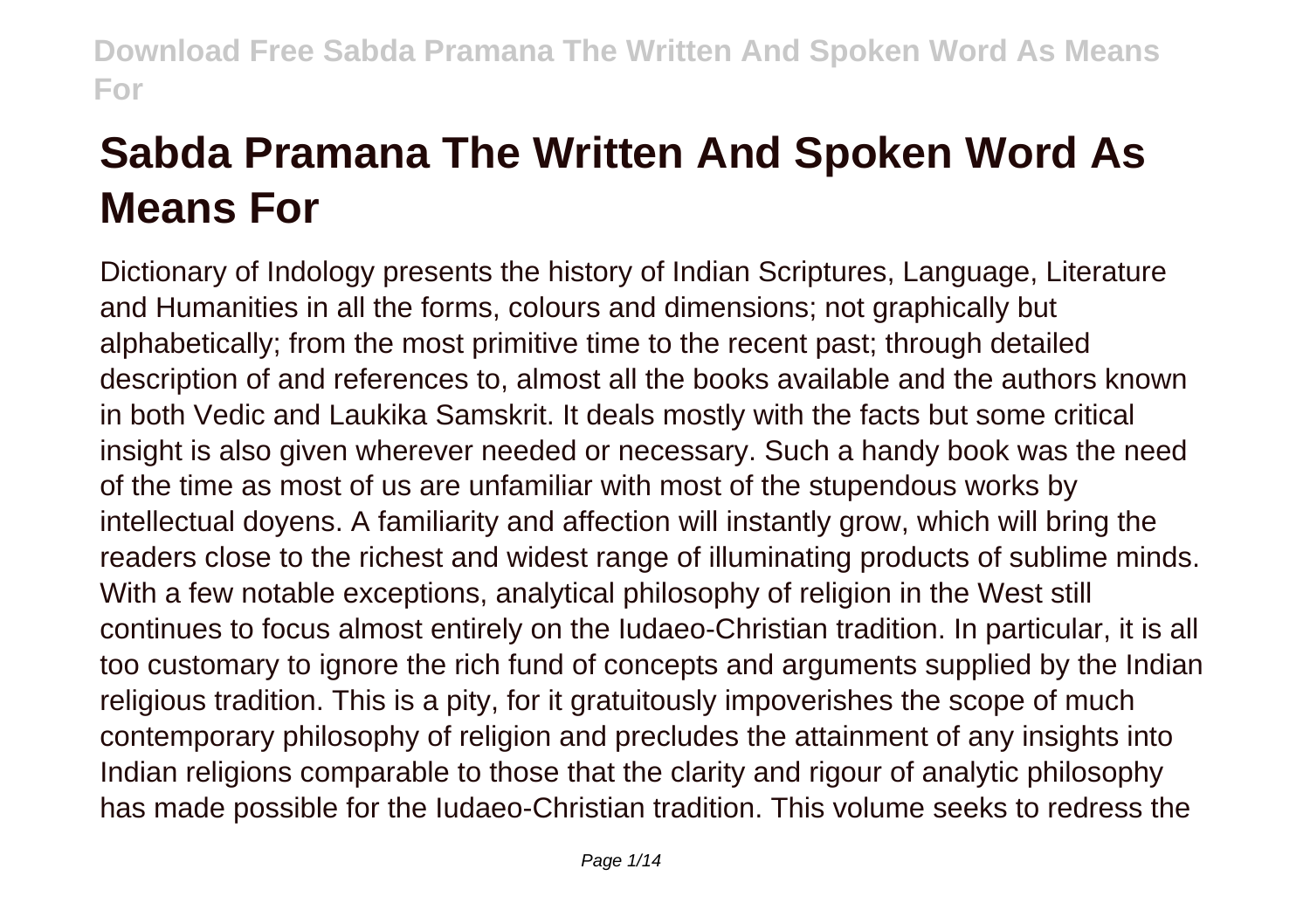imbalance. The original idea was to invite a number of Indian and Western philosophers to contribute essays treating of Indian religious concepts in the style of contemporary analytical philosophy of religion. No further restrietion was placed upon the contributors and the resulting essays (all previously unpublished) exhibit a diversity of themes and approaches. Many arrangements of the material herein are doubtless defensible. The rationale for the one that has been adopted is perhaps best presented through some introductory remarks about the essays themselves.

This is the fourth volume in an influential series that presents a basic revaluation of the nature of mysticism. Each provides a collection of solicited papers by noted experts in the study of religion. This new volume will explore how the great mystics and mystical traditions use, interpret, and reconstruct the sacred scriptures of their traditions. The book is a study of the theology of revelation in the writings of seven modern theologians, viz, Charles Hodge, Karl Barth, Emil Brunner, Harold DeWolf, Millard J. Erickson, J. Rodman Williams, and Donald G. Bloesch. It also includes a concluding chapter by the author on the theology of revelation.

The National Eligibility Test (NET), also known as UGC NET or NTA-UGC-NET, is the test for determining the eligibility for the post of Assistant Professor and/or Junior Research Fellowship (JRF) award in Indian universities and colleges. UGC NET is considered as one of the toughest exams in India, with success ratio of merely 6%. Previously, the passing ratio was around 3% - 4%. Assistant Professors in private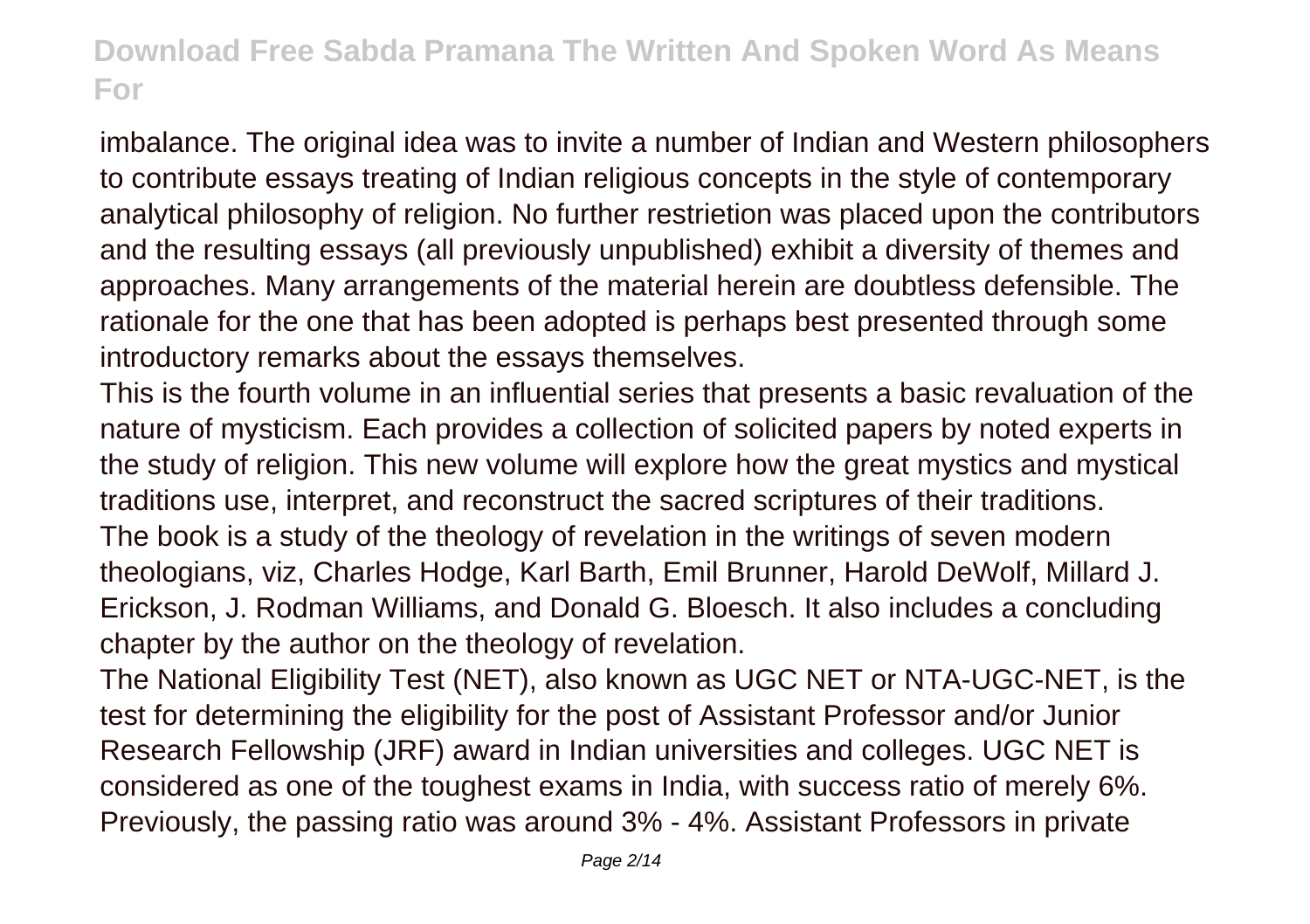colleges may or may not be NET qualified but NET qualification is mandatory for universities & government colleges.

This book deals with the Vedanta standpoint, according to which there are six sources of knowledge. The conceptions of these different kinds of knowledge, with all the arguments given by the Vedantins to prove their independence and ultimacy, are critically discussed here in the light of modern Western concepts, and the attempt has been made to present the conclusions to students of Western Philosophy in a clear and lucid form. As the purpose of this work is to bring the problems, concepts and theories of the Vedantins within the focus of modern Western thought, the method adopted is one of critical analysis, comparison issues from extraneous aspects with which they are often associated.

The gospel is directed to people in the concreteness of their lives. For this reason the understanding of the gospel is always of a contextual nature, i.e., is at all times related to the situations in which people live and is therefore influenced by various cultures. The one gospel is understood in and shaped by many cultures. In One Gospel—Many Cultures authors from various parts of the world describe examples of such contextual understandings of the gospel message. The volume contains accounts of Jesus as rice in a Korean and as guru in a South-Indian setting; churches in secular and individualistic societies on both sides of the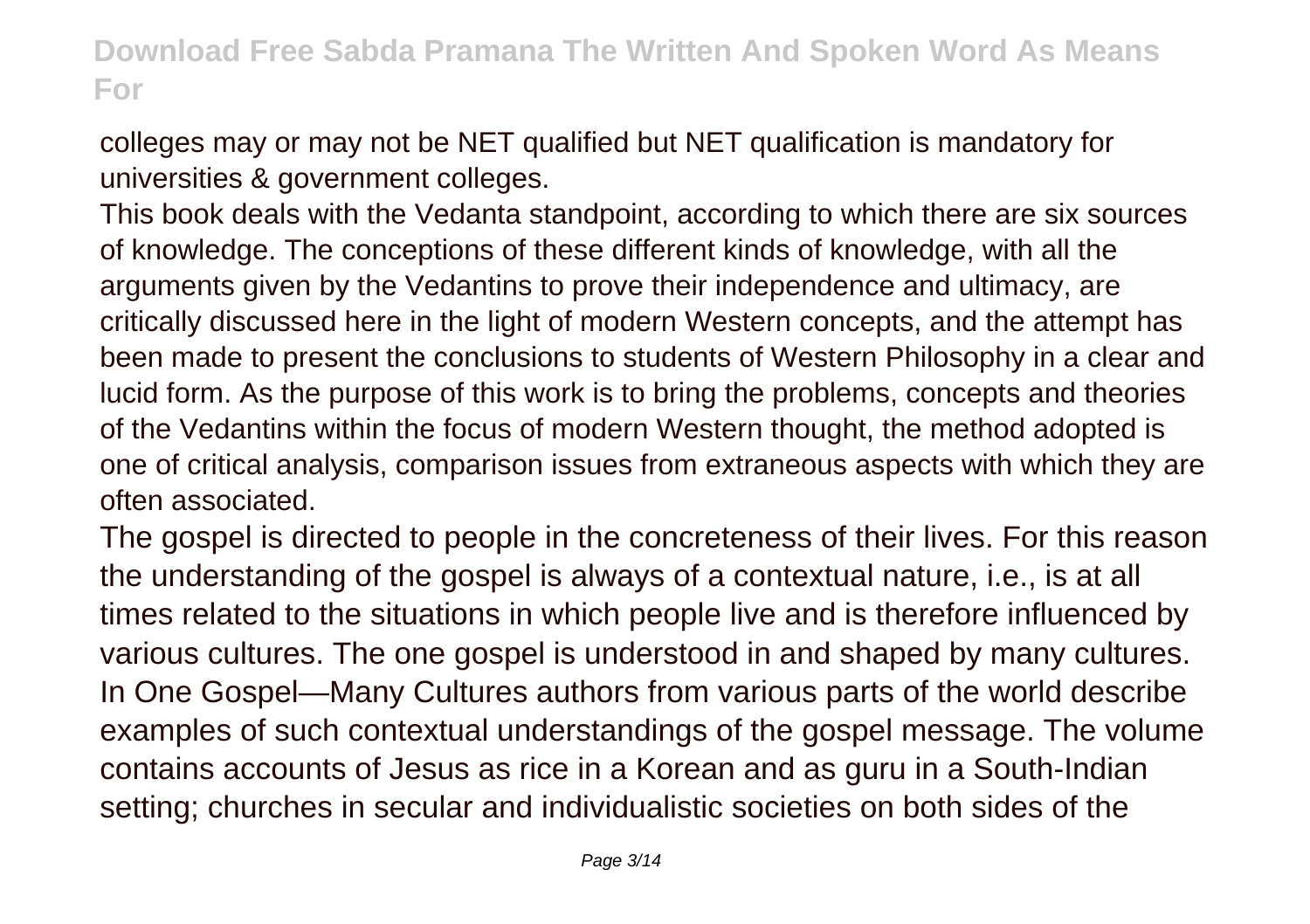Atlantic struggling to understand the gospel anew; Christians in East Asian megalopolises trying to inculturate faith in their local cultures; poverty stricken people in massive urban areas in Latin America who cannot read eating fragments of the Psalms; women in African countries suffering poverty and threatened by the spread of diseases, raising the question whether the churches should stick to monogamy or make room for polygamy? These examples entail serious questions for the churches. In what does the unity of the worldwide church consist and how strong is its witness if various contexts yield different interpretations of the gospel? Is cross-cultural understanding in the church possible? Is the World's Day of Women's Prayer perhaps a better example of cross-cultural sharing and unity, women listening to women from parts of the world other than their own, praying together, sharing songs and, if needed, money, and thereby demonstrating one faith, one gospel, one God. And to take another completely different case, was apartheid not a cruel form of contextualization, a parody of the gospel of liberation, a negation of the gospel that calls for and makes possible the breaking down of existing walls of separation between people of different races, colours, nations and genders? The contributors to the work in hand do not merely present case studies of attempts to bring the gospel into rapport with diverse cultural and human situations but Page 4/14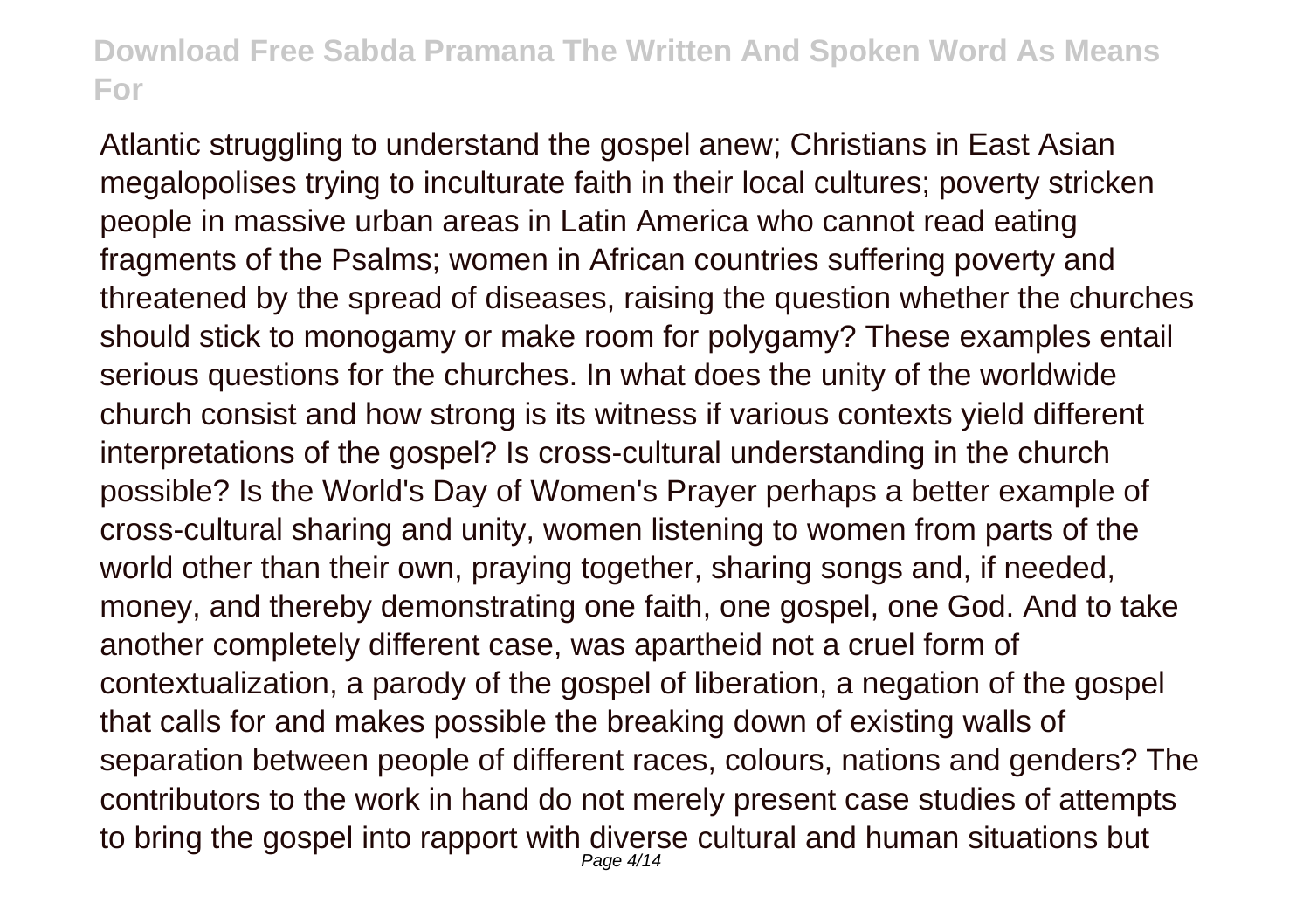also discuss the pro's and con's of the examples of contextualization they describe. The papers included in the present work are the fruit of a study project which forms part of the larger long-standing and ongoing program of theological reflection undertaken by the World Alliance of Reformed Churches. With its fascinating cases studies and thorough discussions of the problems and issues involved in contextualization, this volume will be recognized as an important textbook for academic courses in intercultural theology, ecumenical studies and theological hermeneutics. Contributors: Marcella Althaus-Reid, Russell Botman, Heup Young Kim, Christine Lienemann-Perrin, Mercy Amba Oduyoye, Joseph Small, M. Thomas Thangaraj, Hendrik M. Vroom, and Choo-Lak Yeow Accomplishing the AccomplishedThe Vedas as a Source of Valid Knowledge in ?a?karaUniversity of Hawaii Press

To know the work of Jitendra Nath Mohanty even slightly is to commence to appreciate it immensely. Lucidity and sagacity have been its armor; originality and ingenuity have been its strength. And wearing the former and wielding the latter have become so persistent a mark of his work as to suggest that their appeal for Mohanty lies altogether more in the refmed reaches of philosophical craftsmanship than on the coarse ground of intellectual partisanship. The multifaceted character of his work in phenomenology and Indian philosophy has Page 5/14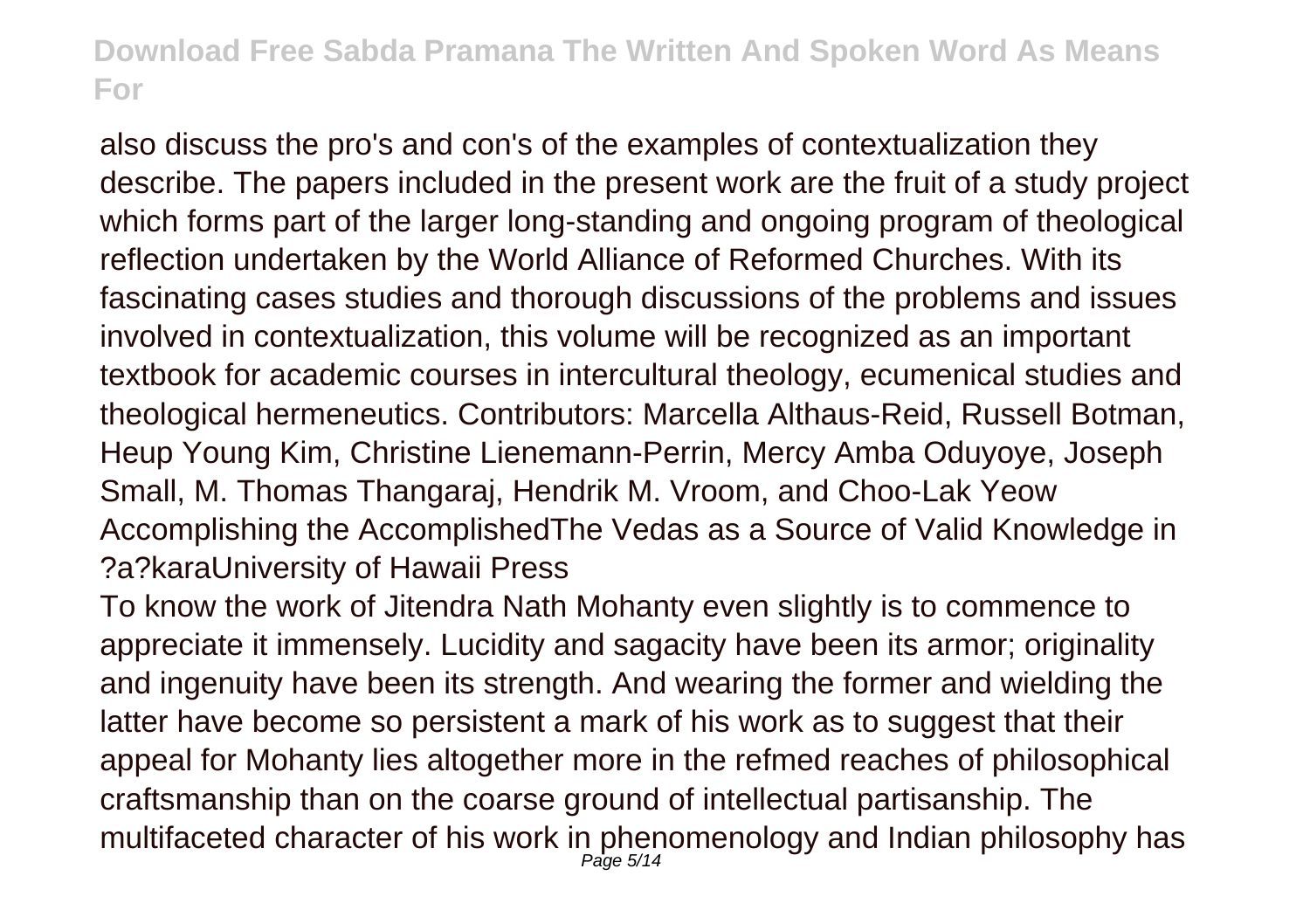never left us palled by its significance and, as a consequence, has always left us conceding its command on our philosophical discourse. It has fulfilled the most welcomed promise of striking the chords of both imagination and reason by exposing Husserlian phenomenology to the concerns of both the so-called "analytical" and "continental" traditions and by exposing the philosophical tradition of Indian thought to the intricacies of Husserl. Although charting and periodizing the body ofMohanty' s work in phenomeno logy may be the function of a memory inconspicuous for originality and liveli ness, they nonetheless offer a precis conspicuous for the variety of topics that Mohanty has both engaged and enriched. Mohanty's career in phenomenology can be characterized by three phases, each concentrating on different themes, but with the latter two also epitomizing a more incisive and deeper discussion of the issues raised in the first.

The historical interplay of Hinduism as an ancient Indian religion and Christianity as a religion associated (in India, at least) with foreign power and colonialism, continues to animate Hindu–Christian relations today. On the one hand, The Routledge Handbook of Hindu–Christian Relations describes a rich history of amicable, productive, even sometimes syncretic Hindu–Christian encounters. On the other, this handbook equally attends to historical and contemporary moments Page 6/14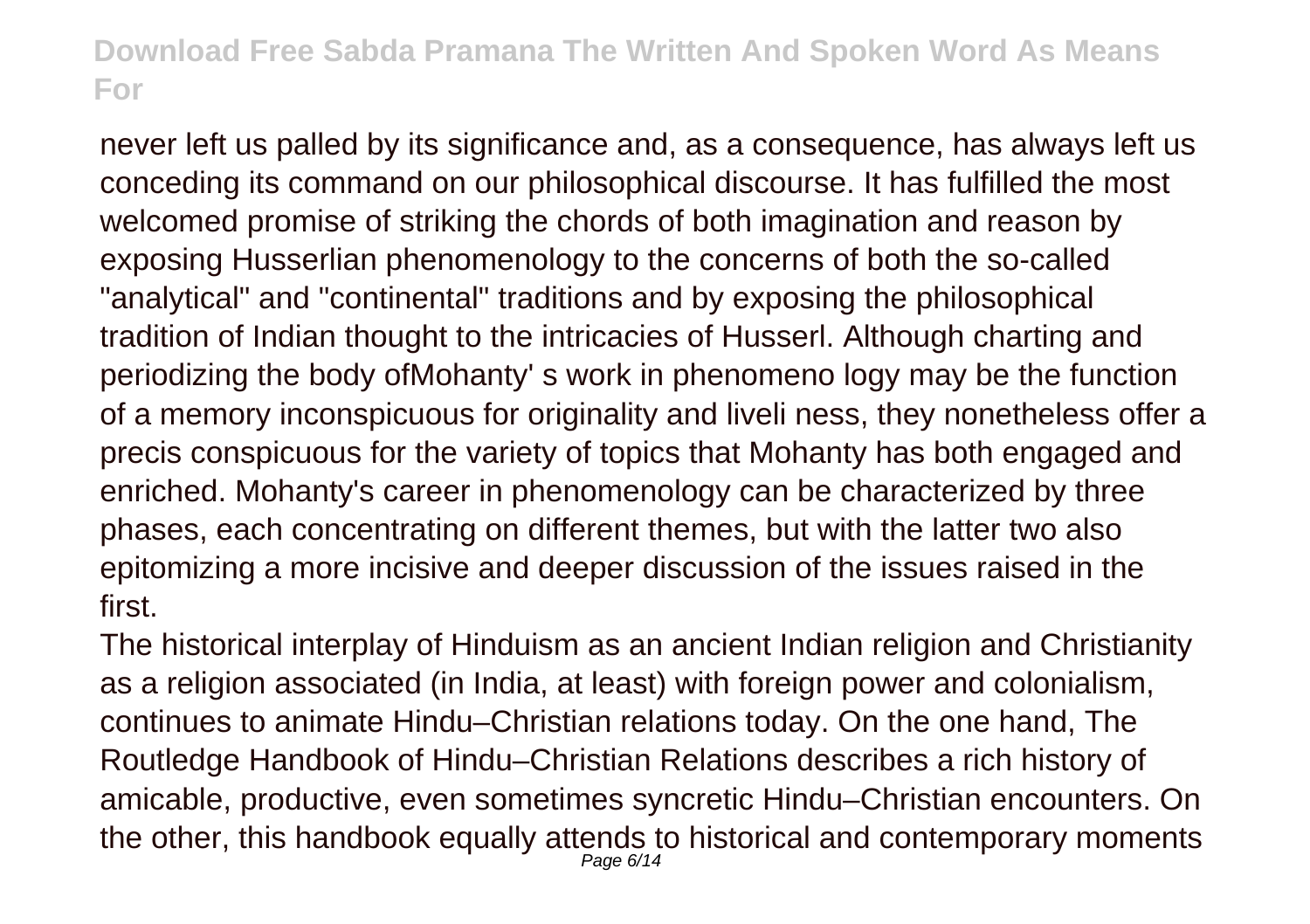of tension, conflict, and violence between Hindus and Christians. Comprising thirty-nine chapters by a team of international contributors, this handbook is divided into seven parts: Theoretical and methodological considerations Historical interactions Contemporary exchanges Sites of bodily and material interactions Significant figures Comparative theologies Responses The handbook explores: how the study of Hindu–Christian relations has been and ought to be done, the history of Hindu–Christian relations through key interactions, ethnographic reflections on current dynamics of Hindu–Christian exchange, important key thinkers, and topics in comparative theology, ultimately providing a framework for further debates in the area. The Routledge Handbook of Hindu-Christian Relations is essential reading for students and researchers in Hindu–Christian studies, Hindu traditions, Asian religions, and studies in Christianity. This handbook will also be very useful for those in related fields, such as anthropology, political science, theology, and history. The Book Offers Perspectives On A Number Of Contemporary Writers. The Approaches Range From Psychoanalysis To Stylistic Analysis, From Political Allegory To The Women`S Question, In The Works Of A.K. Ramanjuan, Kamala Das, Rabindranath Tagore, Badal Sircar, Girish Karnad, R.K. Narayan, Raja Rao, Salman Rushdie, Anita Desai, K. Markandaya, Nayantara Sahgal And Shashi Page 7/14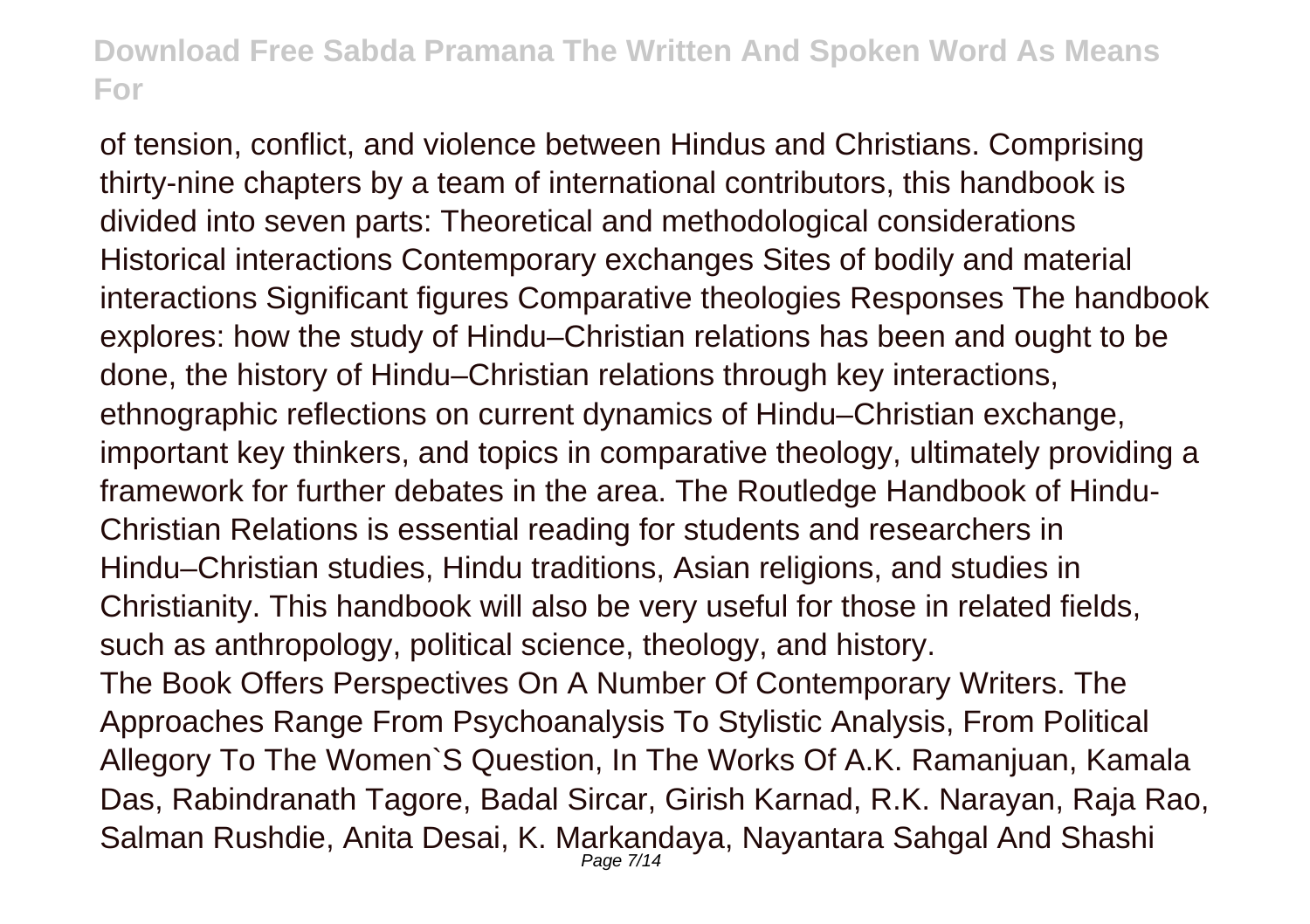#### Deshpande.

Contributed articles.

Dr PurusQttama Bilimoria's book on sabdapramaIJa is an important one, and so is likely to arouse much controversy. I am pleased to be able to write a Foreword to this book, at a stage in my philosophical thinking when my own interests have been turning towards the thesis of sabdapramaIJa as the basis of Hindu religious and philosophical tradition. Dr Bilimoria offers many novel interpretations of classical Hindu theories about language, meaning, understanding and knowing. These interpretations draw upon the conceptual resources of contemporary analytic and phenomenological philosophies, without sacrificing the authenticity that can arise only out of philologically grounded scholarship. He raises many issues, and claims to have resolved some of them. Certainly, he advances the overall discussion, and this is the best one could hope for in writing on a topic to which the best minds of antiquity and modern times have applied themselves. In this Foreword, I wish to focus on one of the issues which I have raised on earlier occasions, and on which Dr Bilimoria has several important things to say. The issue is: is sabdabodha eo ipso a linguistic knowing, i. e. , sabdapramll, or does Sabdabodha amount to knowing only when certain specifiable conditions are satisfied. It the second alternative be accepted, these additional conditions could Page 8/14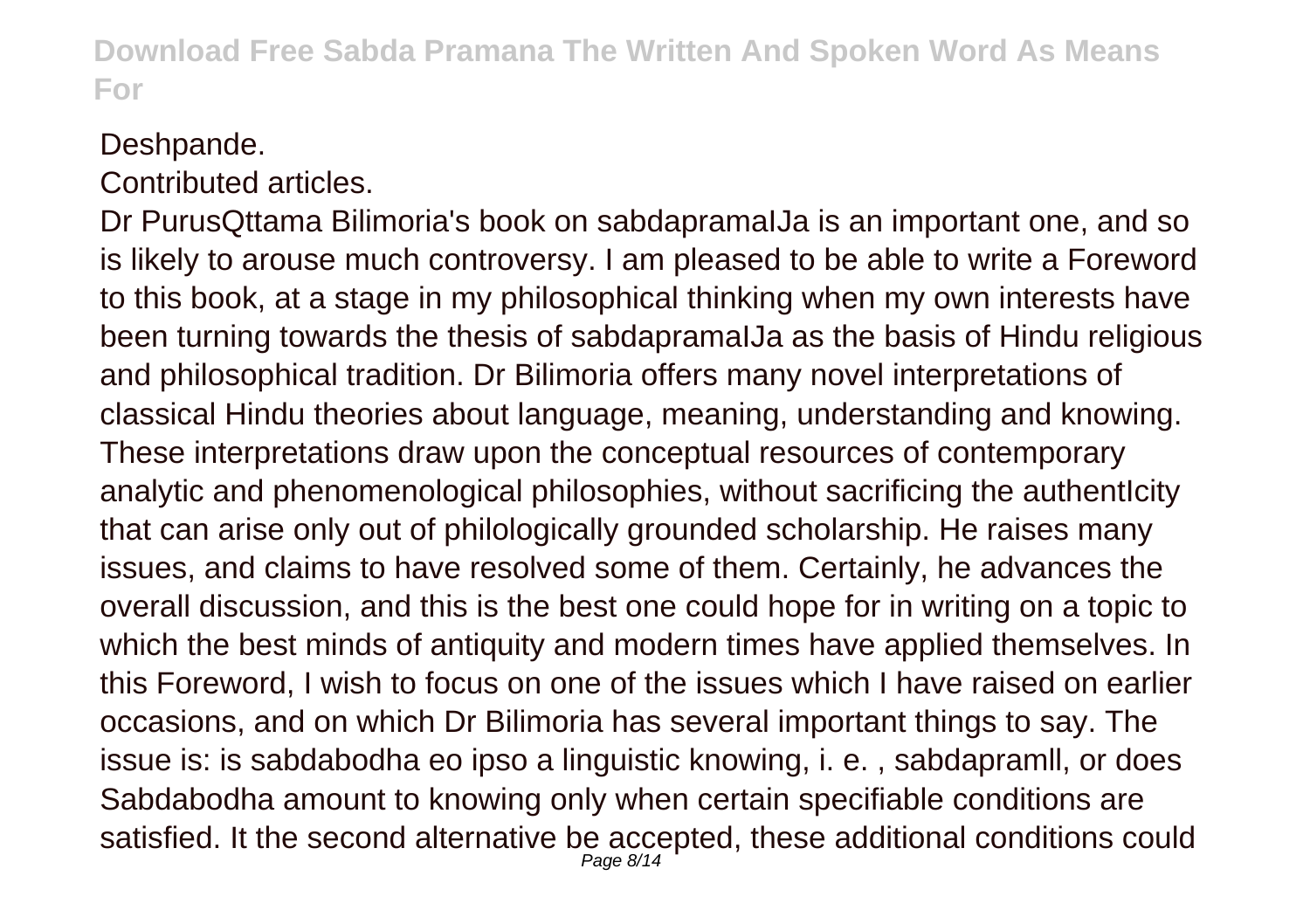not be the same as the familiar Ilsatti (contiguity), yogyata (semantic fitness), dka;,k~ll (expectancy) and tlltparya (intention), for these are, on the theory, conditions of sabdabodha itself.

This Festschrift For Professor Kapil Kapoor Has 2 Parts - On Containing 14 Essays - The Other Relating To Ideas Which Has 7 Contributions - The Book Is An Attempt To Convey Something Of The Man And What He Stands For. What Knowledge Claims of God Involve. This book investigates the various traditions like monism, polytheism, pantheism, panentheism and approaches such as foundationalism, fideism, pragmatism, and rational fideism. This book was originally the PhD thesis of the writer submitted to ACTS Academy in 2007. This book offers a study of Bhartrhari's Vakyapadiya in an altogether modern (the post-Fregean) perspective on the philosophy of language. Bhartrhari's analysis of language is presented methodically and in contemporary philosophical idiom. This work studies how Indian scholars have rejected the idea of an external origin of the Indo-Aryans, by questioning the logic assumptions and methods upon which the theory is based.

The Present book highlights the importance of verbal testimony «sabdapram"a]na¿s) in Indian Epistemolog, knowledge from trusted telling, eternality of word and its meaning, its non-reducibility to inference, philosophical Page 9/14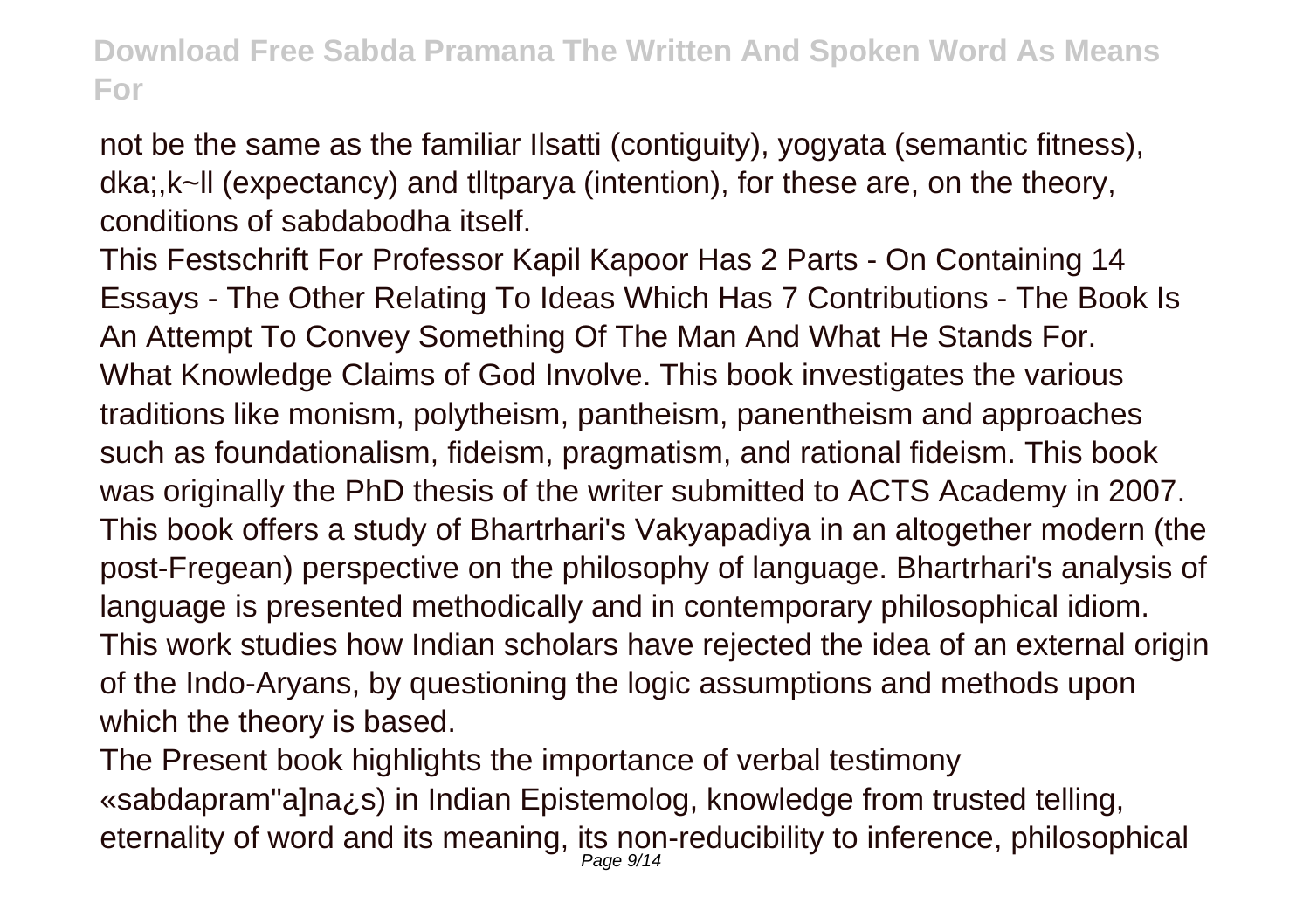significance of praiseworthy sentence, limits of ®Sruti as a Pram"a]na perceptual cognition generated through verbal testimony, notion of "aptatva, etc. These issues are freshly interpreted by a team of scholars who are engaged in research on this subject for a considerable period of time.

Commentary on a portion of Tattvacintamani, basic work of the neo-Nyaya school in Hindu philosophy.

First Published in 2001. Routledge is an imprint of Taylor & Francis, an informa company. The book guides you to adopt a healthy lifestyle based on the ancient Indian Medical Science - Ayurveda. The book covers the following topics - setting up a healthy lifestyle, basics of Tridosha, Massage, benefits and side effects, Panchakarma and related procedures, Mental and physical exercises, How to adopt Pranayama in your routine, Health advice based on seasons, Diet advice, Fasting tips, Tastes and their qualities Abstinence, Sexual health, Sleep and related aspects, Dairy products, Spices, Oils, simple and effective home remedies and more.

The major religious traditions of South Asia are 'religions of the book'. All accept basic arrays of texts of scriptures, often seen as sacred reservoirs of meaning and power. The West has viewed these texts as 'bibles' of their respective traditions, projecting onto them Western values and concerns. This book challenges such misconceptions by revealing the complex character of scripture and its interpretation in South Asian religions. Texts in Context explores the hermeneutical traditions of Hinduism, Buddhism, Jainism, Islam, and Sikhism. The question of how we should understand the diversity of text-traditions is approached by asking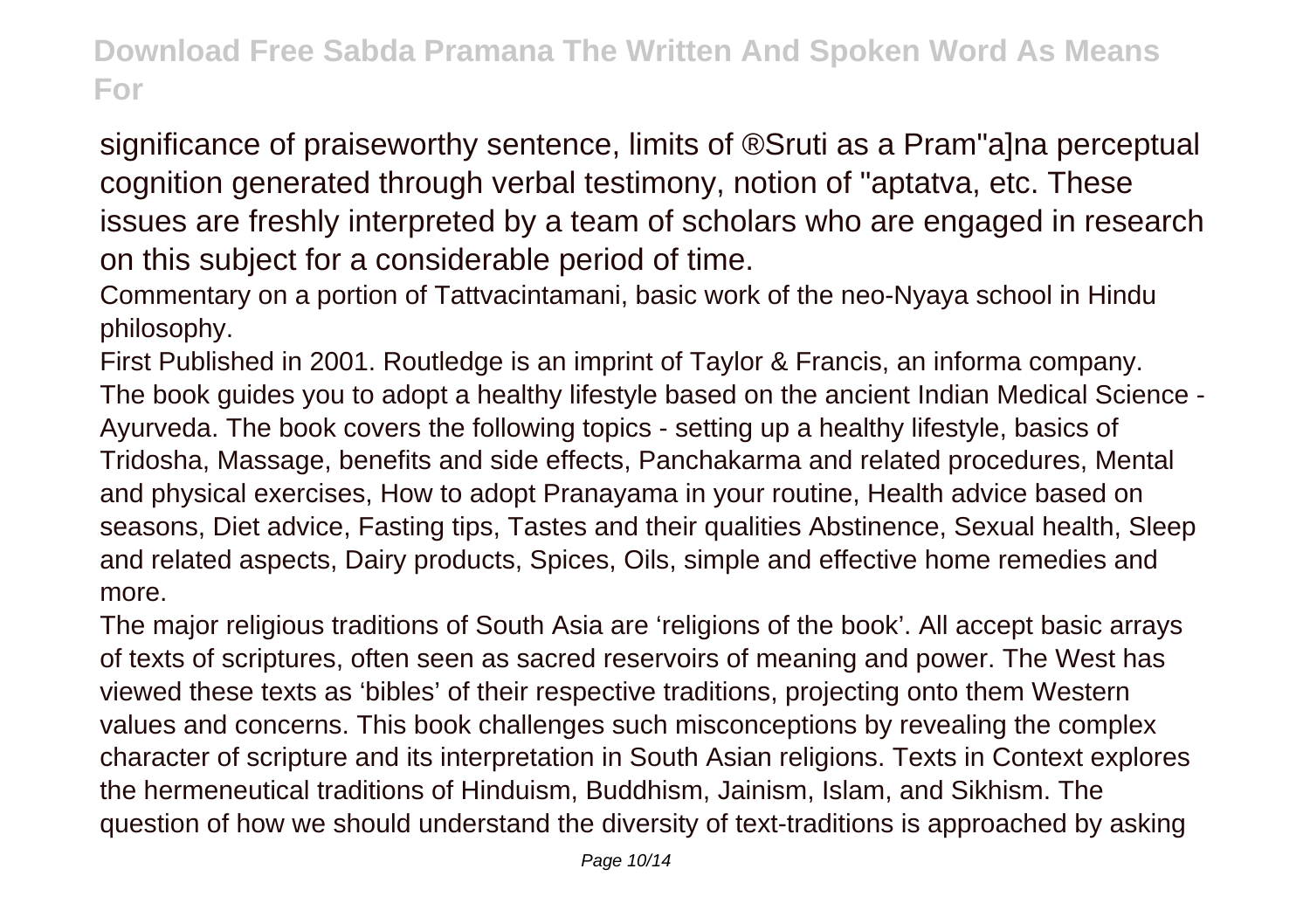"How have traditional thinkers — the exegetes within these traditions —understood and utilized scripture?" The answers, though remarkably diverse, do reveal important similarities and take the discussion of scripture in India to a deeper level. This book makes accessible to the nonspecialist sensibilities and approaches that have previously received little attention in the West, but have formed the basis for traditional efforts to understand and utilize scripture. It is a collaboration between contemporary thinkers and their traditional counterparts, whose voices emerge as they consider the sacred words of the religious traditions of South Asia. Sankara's non-dualistic system of Advaita Vedanta has long been recognized as one of the greatest philosophical achievements of the Indian tradition. At the heart of Sankara's system is the articulation of the means by which a human understanding of ultimate reality can be attained.

Written over four decades, Critiquing the Modern in Architecture is a collection of essays exploring the ideological and metaphysical core of modern architecture. Author Jaimini Mehta moves architectural modernism from its primarily Eurocentric definition, interrogating the subject from the perspective on a non-western thought-world. Mehta groups his essays under three key themes: "Rethinking Modernity" explores the ideological underpinnings of the modernity/modernism binary; "The Idea of Architecture" looks at a number of issues that constitute the timeless and the invariable aspects of architecture against which the prevalent modernist discourse can be critically evaluated; and "On Praxis" looks at three contemporary architects' work and the Vienna Secessionist movement between 1890 and 1918 to articulate a critique of the underpinnings of the modern movement. Providing a new view of the modern in architecture, this book is critical reading for architectural theorists and scholars of modernism.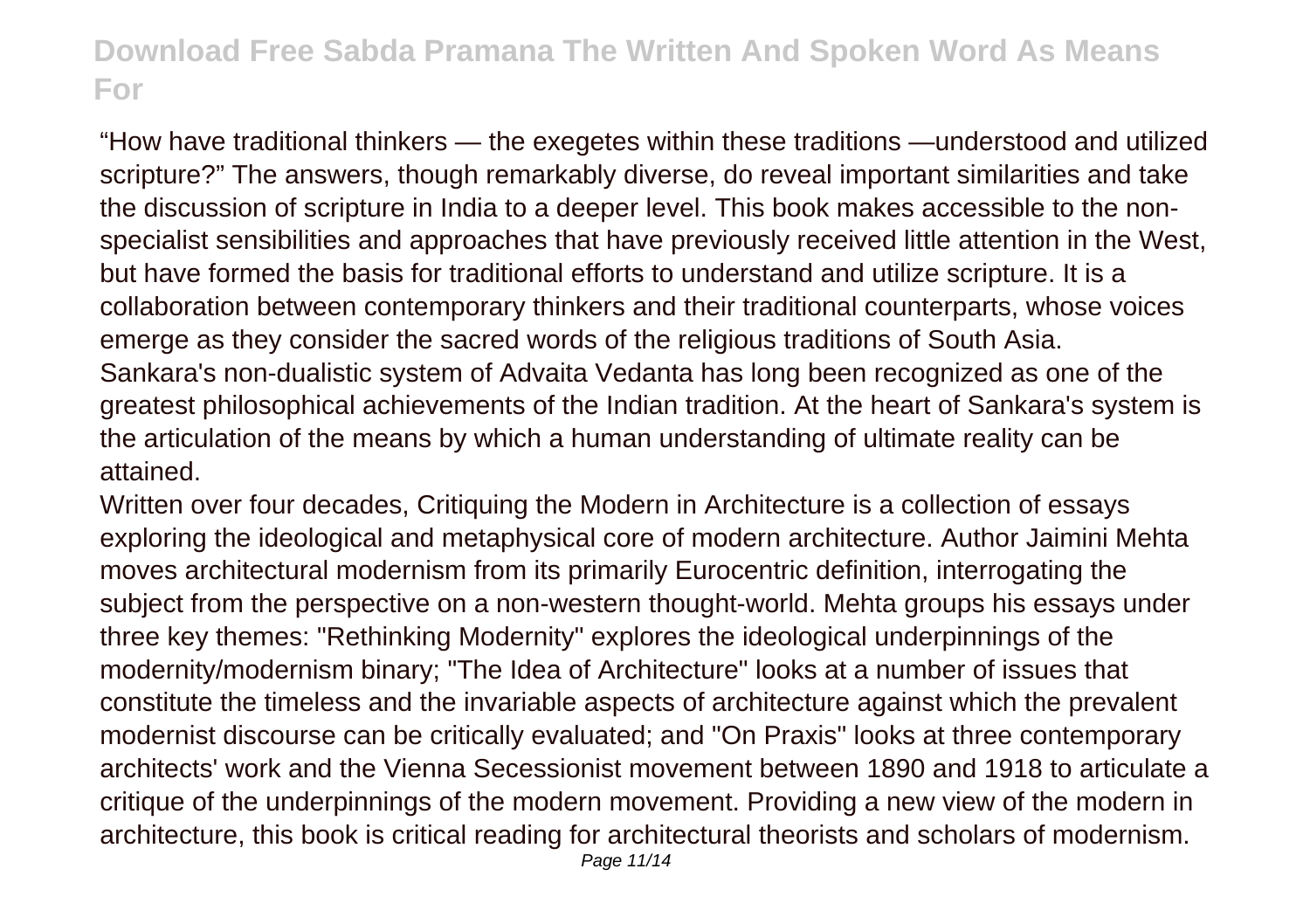Here is a wise, radical, and illuminating book on the obstacles that a rigid interpretation of orthodox christological doctrines presents to dialogue with persons of other faiths. One Christ--Many Religions examines religious pluralism today and, in the light of its implications for the global community, suggests the contours of a revised christology more credible to Christians and their neighbors of other faiths. Samartha argues that the problem with the christological dogmas of the first Ecumenical Councils is not their truth so much as their interpretation, and the un-Christian zealotry they seem to engender in Christians. Sensitive to charges of sentiments of racial and cultural superiority that stem from Christians believing themselves uniquely authorized agents of God, Samartha challenges us to admit the truth of these accusations, and to revise our understanding of Jesus. Without such christological revisions, Samartha fears, Christianity may cease to be Christian, may become enfeebled in the pursuit of justice for the oppressed, alienated from the deeper challenge of Jesus, sealed off from the truths of other religions, and, ultimately, may be barred from experiencing the rich and mysterious encounter of God.

Interpretative study of Ny?yas?tra of Gautama, aphoristic work on Nyaya philosophy; includes Ny?yas?cinibandha Sanskrit commentary by V?caspatimi?ra, fl. 976-1000.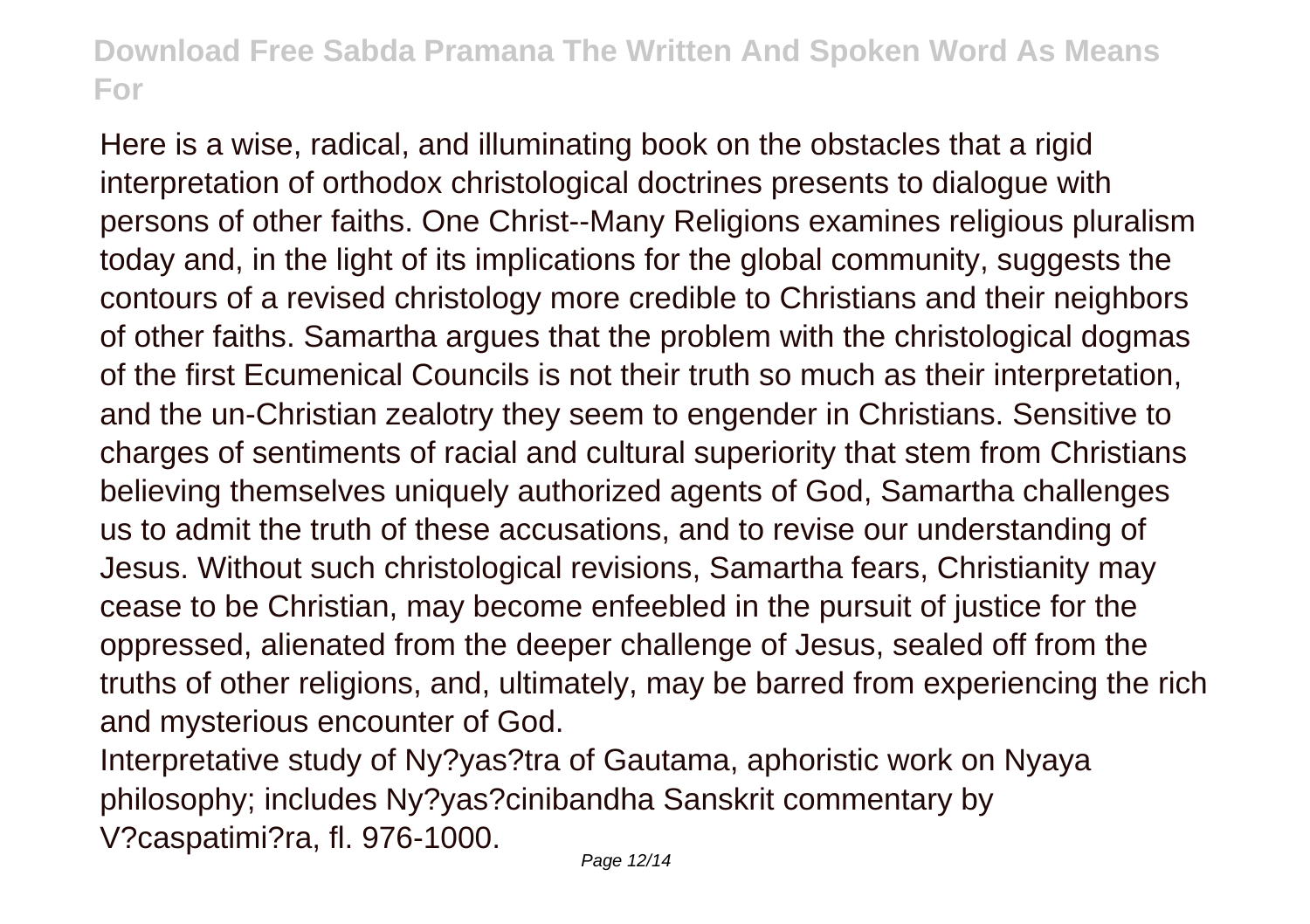This Book Is A Carefully Edited Selection Of Primary Source Material And Essays. The Intention Is To Provide Readers With A Fairly Comprehensive Introduction To The Life And Thinking Of M.N. Roy.

The work appears in five volumes. Vol. I comprises Buddhist and Jaina Philosophy and the six systems of Hindu thought, viz.., Samkhya, Yoga, Nyaya, Vaisesika, Mimamsa and Vedanta. It also contains the philosophy of the Yogavasistha, the Bhagavadgita and speculations in the medical schools. Vol. III contains an elaborate account of the Principal Dualistic and Pluralistic Systems such as the philosophy of the Pancaratra, Bhaskara, Yamuna, Ramanuja, Nimbarka, Vijnanabhiksu and philosophical speculations of some of the selected Puranas. Vol. IV deals with the Bhagavata Purana, Madhva and his School, Vallabha, Caitanya, Jiva Gosvami and Baladeva Vidyabhusana. Vol. V treats the Southern Schools of Saivism, viz., Saiva Siddhanta, Vira Saivism, philosophy of Srikantha. Saiva Philosophy in the Puranas and in some important texts. In the words of the Oxford Journal 'the collection of data, editing and the interpretation of every school of thought is a feat unparalleled in the field of history of philosophy.'

Religious discourse uses ordinary language in an extraordinary way. This book surveys Western and Indian discussions of the nature and aspects of religious Page 13/14